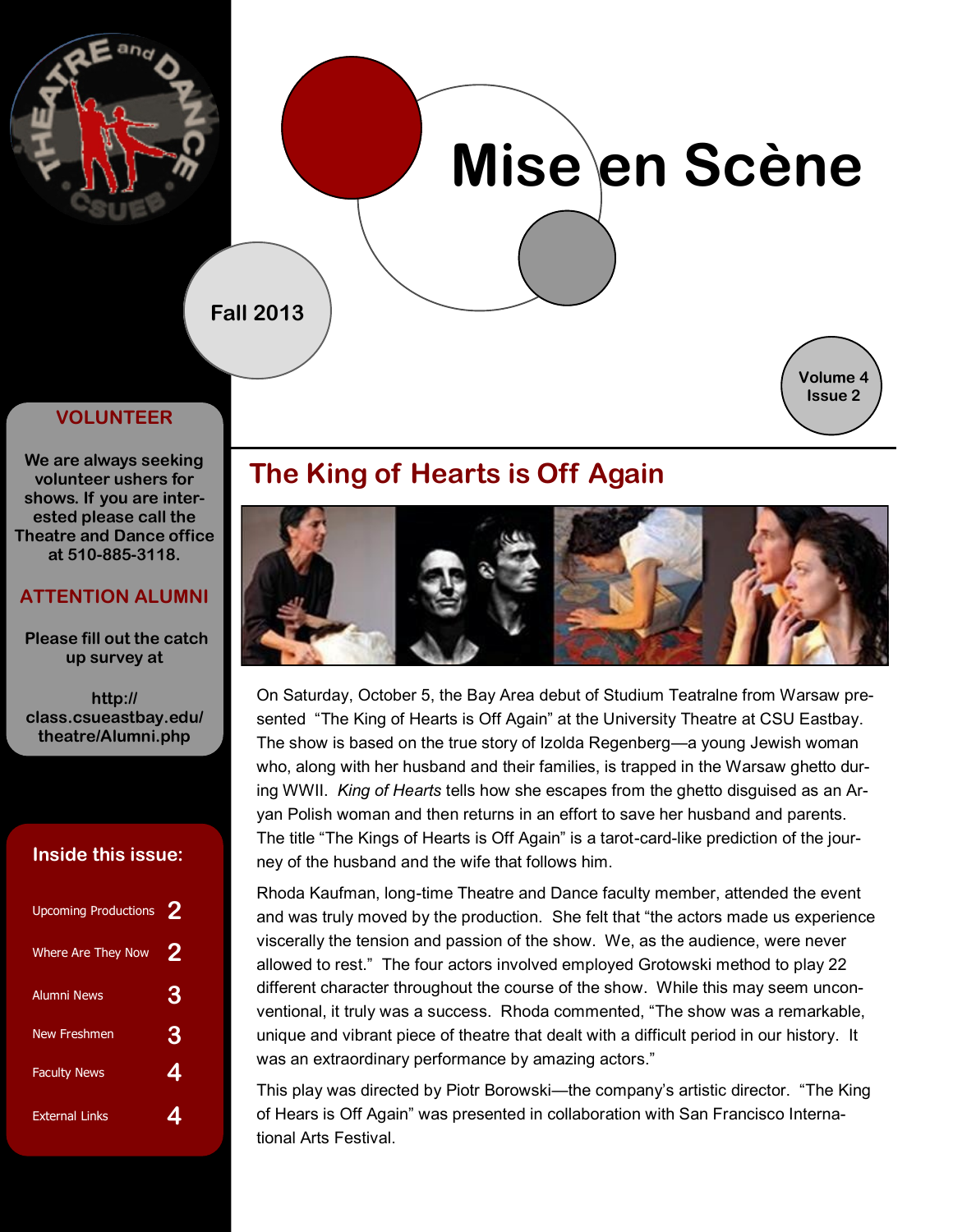# **Upcoming Productions**

**Follow Me to Nellie's A play by Dominique Morisseau November 15 & 16, 22 & 23 @ 8 PM November 24 @ 2 PM Ice/Ice—X Student dance pieces December 6 @ 8PM December 7 @ 4 PM & 8PM Alice in Wonderland An adaption by theatre genius Andre Gregory December 13 @ 8 PM, December 14 & 15 @ 2 PM** 

# **BOX OFFICE INFO**

**Email: tickets@csueastbay.edu** 

**Questions? Phone: 510-885-3261** 

**PURCHASE IN ADVANCE:** 

**On the Hayward campus at the Pioneer Book Store.** 

## **Where are they now?**



#### **Wesley Sonido '10**

Right after graduation I still continued doing some community theatre productions. I worked a few part time jobs here and there for a couple years but I still felt like a piece of me was missing. I was not living my dream and definitely not making enough money to survive on my own. I had applied years before at Disneyland in Southern California but even they had limited positions available. Then I figured that I would try the Disney college program in Florida. The program was always taking college alumni; and having already finished college and not already having a full time job, this was the perfect opportunity to live my dream for working for the mouse. I did my research and applied online. A week later, I got a phone interview. A few weeks after that, I finally got the email I had been waiting for. I got accepted into the program. The position was for running attractions at one of the Disney theme parks in Florida. The best part of the program was they housed you in one of their apartments during the length of the program. I didn't know my exact work location until I arrived in Florida. I got status at the Rock N Roller Coaster in The Disney Hollywood Studio Park. Working for Disney is the best place for a person with a theatre background because one is al-

ways part of a show no matter what their position. For example, working at the Coaster, one has keep up the Disney show and act as either a Hollywood parking attendant or a music studio tour guide. I knew after my first week at Disney that this was a place I wanted to work at for the rest of my life. When my program finally came to an end, I finally got a full time position with Disney at Toy Story Midway Mania. I am now part of the Disney Union and get full-time benefits. Of course, I do plan to rise up in the company over the years. Higher up positions are always becoming available and the best part of the company is that for those kind of positions, Disney usually hires internally. Working for Disney is pretty much the same with any theatre career. It's all about networking and putting in the time and commitment and one can finally achieve stardom.

**Page 2**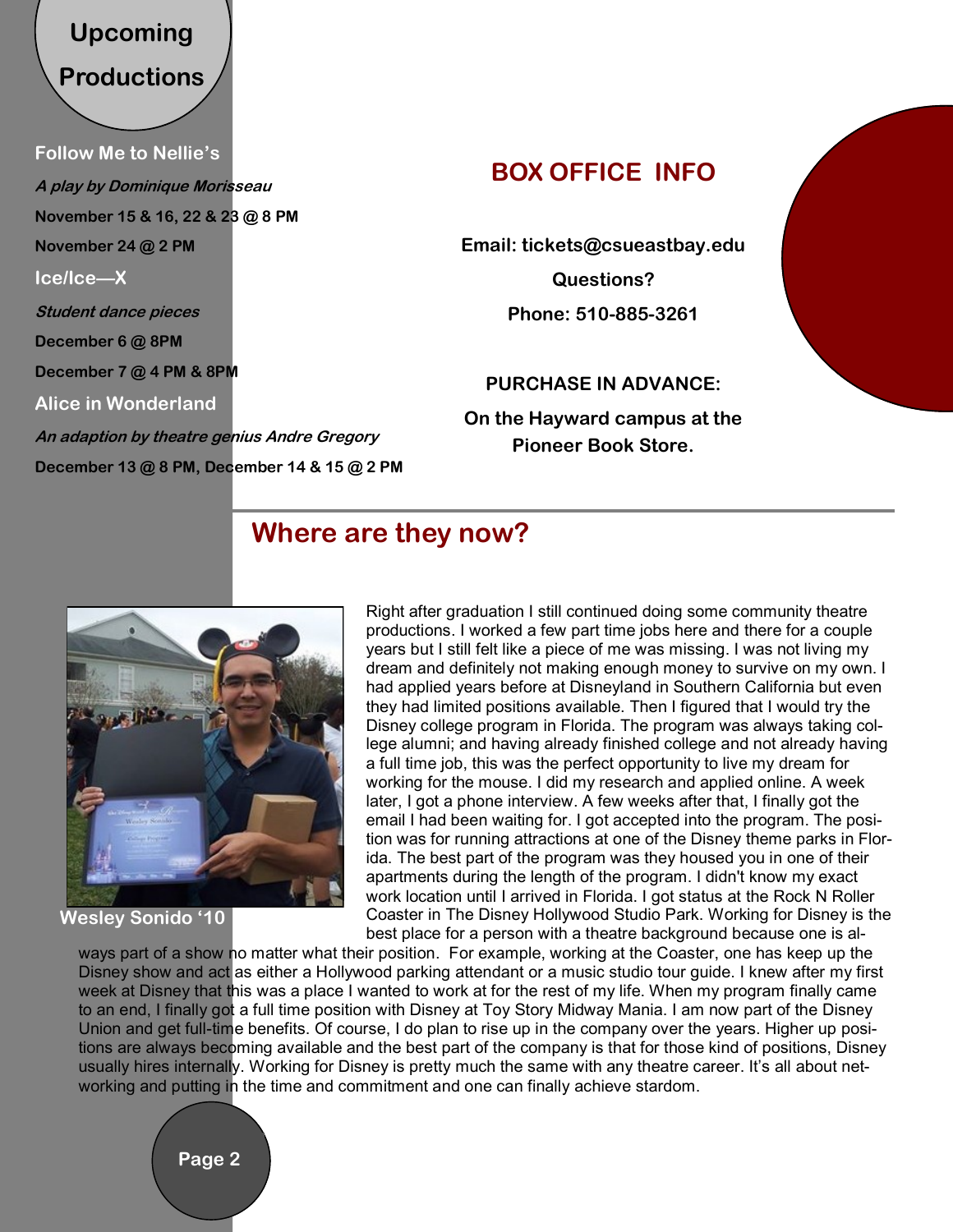### **Alumni News**

During his 1st year of MFA, Joe completed 2 new works: "The Tragedy of 1968" and "Will Smith's Last Meal".

In the Spring of 2013 he completed his first independent film, worked on an independent short entitled "February" and also completed 2 industrial videos for a fortune 500 company

During the Summer of 2013, Joe worked on a few TV series for different networks including, Discovery ID "My Dirty Little Secret", "Redrum", "Deadly Sins", "Bad Old Days" and for the Biography Channel, "Celebrity Ghost Stories", "The Haunting Of…", shot a pilot episode for NBC entitled "Trinity", worked as an extra for a Columbia pictures feature film, performed in a new work for the Manhattan Theatre Summer Festival entitled "Preacher Man" and a photo shoot (print ad) for Ameritrade.



**Joe Loper '12**

**"They let me design so much there...I wanted to create another world, and they let me go for it!" Scott Chambliss '85**



#### **Scott Chambliss '85**

**Design Boss, Conversation starter, Bold Voyager**

**Check out the full article about CSU-Eastbay's Alumni:**

**Scott Chambliss**

[http://www20.csueastbay.edu/news/magazine/](http://www20.csueastbay.edu/news/magazine/archive/summer-2013/magazine.pdf) [archive/summer-2013/magazine.pdf](http://www20.csueastbay.edu/news/magazine/archive/summer-2013/magazine.pdf)

#### **Introducing the New Freshman!**

Leslie Alvarran, Xochityl Barragan, Shoni Bennett, Imani Brown, Olivia Chavez-French, Ana Cortez, Isamar De Los Santos, Jossue Gallardo, Lucas Hernandez, Erika Jimenez-Hernandez, Karleigh Logan, Amelia Loredo, Margaret MacCormack, Raven May, Eleanor Ortega, Kelsey Quates, Raheisha Roberson, Sean Scott, Ian Stewart, LaTraniece Taylor, and Jada Williams-Davis